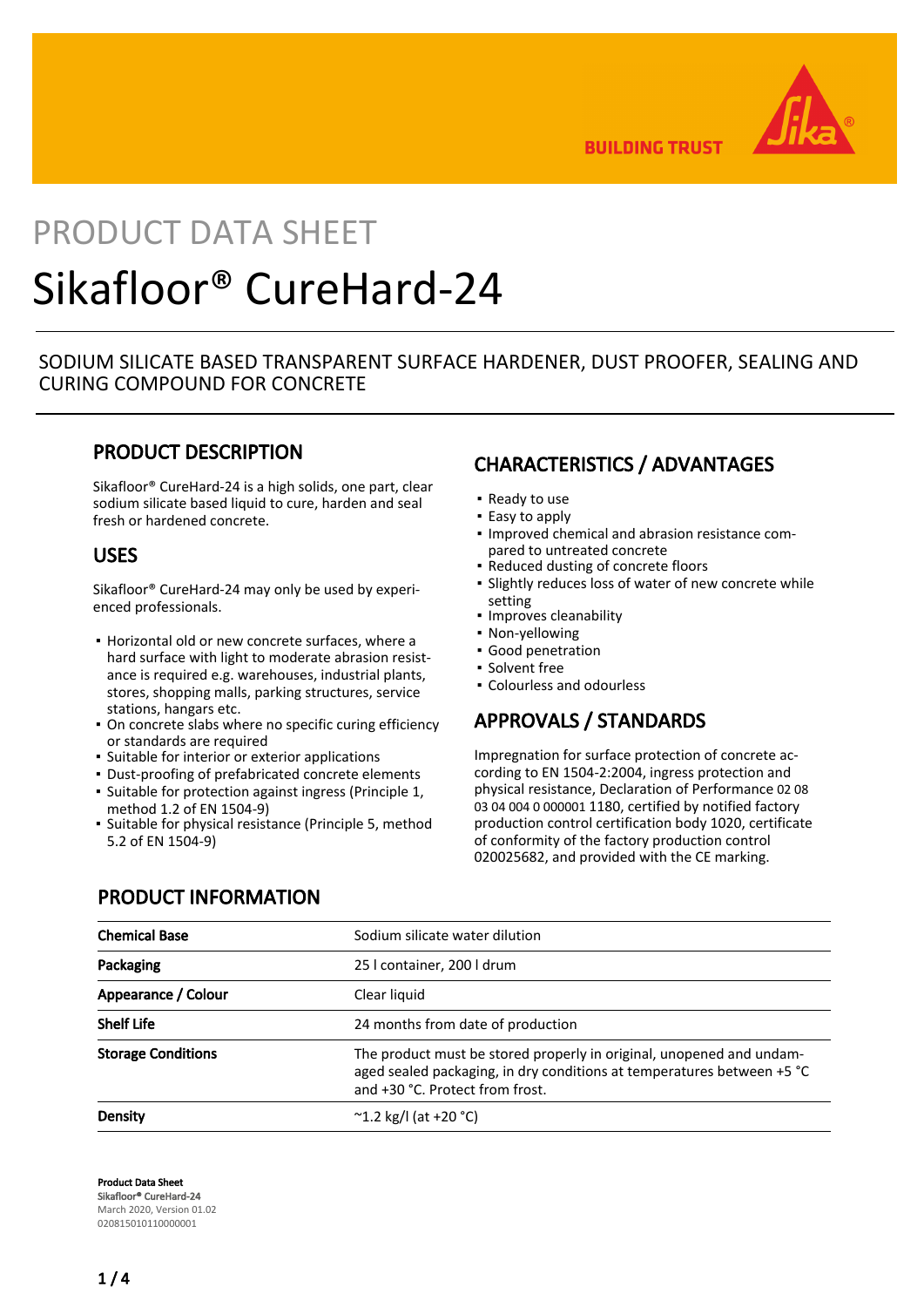# TECHNICAL INFORMATION

| I EUNINIUAL INFUKIVIA HUIN           |                                                                                                                                                                                                                                             |                                                                                                                                                                                                                                                                                                                                      |
|--------------------------------------|---------------------------------------------------------------------------------------------------------------------------------------------------------------------------------------------------------------------------------------------|--------------------------------------------------------------------------------------------------------------------------------------------------------------------------------------------------------------------------------------------------------------------------------------------------------------------------------------|
| <b>Abrasion Resistance</b>           | 50 mg or 81.5 % increase in abrasion resistance compared to un-<br>(EN<br>$5740-1$<br>treated sample<br>(C(0,70) concrete according to EN 1766) (Taber Abraser, H-22<br>Wheel, 1000 g / 1000 cycles)                                        |                                                                                                                                                                                                                                                                                                                                      |
| <b>Resistance to Impact</b>          | (EN 6272-1)<br>60 Nm (class III: $\geq$ 20 Nm)<br>Sample (MC(0.40) concrete according to EN 1766                                                                                                                                            |                                                                                                                                                                                                                                                                                                                                      |
| <b>Tensile Adhesion Strength</b>     | 4.8 $N/mm2$<br>(EN 1542)<br>Sample (MC(0.70) concrete according to EN 1766                                                                                                                                                                  |                                                                                                                                                                                                                                                                                                                                      |
| <b>Penetration Depth</b>             | (EN 1504-2)<br>$5.5 \text{ mm}$<br>Sample (MC(0.70) concrete according to EN 1766                                                                                                                                                           |                                                                                                                                                                                                                                                                                                                                      |
| <b>Water Absorption</b>              | $w = 0.03$ kg/m <sup>2</sup> ×h <sup>0.5</sup><br>(EN 1062-3)<br>(on a substrate $w > 1$ kg/m <sup>2</sup> h <sup>0.5</sup> )                                                                                                               |                                                                                                                                                                                                                                                                                                                                      |
| <b>SYSTEM INFORMATION</b>            |                                                                                                                                                                                                                                             |                                                                                                                                                                                                                                                                                                                                      |
| <b>System Structure</b>              | Curing compound: 1-2 coats<br>Hardener / Sealer: 1-2 coats                                                                                                                                                                                  |                                                                                                                                                                                                                                                                                                                                      |
| <b>APPLICATION INFORMATION</b>       |                                                                                                                                                                                                                                             |                                                                                                                                                                                                                                                                                                                                      |
| Consumption                          | 0.15-0.25 l/m <sup>2</sup> /coat (4-7 m <sup>2</sup> /l/coat).<br>This figure is theoretical and does not include for any additional material<br>required due to surface porosity, surface profile, variations in level and<br>wastage etc. |                                                                                                                                                                                                                                                                                                                                      |
| Yield                                | $4-7$ m <sup>2</sup> /l/coat                                                                                                                                                                                                                |                                                                                                                                                                                                                                                                                                                                      |
| <b>Ambient Air Temperature</b>       | +5 °C min. / +35 °C max.                                                                                                                                                                                                                    |                                                                                                                                                                                                                                                                                                                                      |
| <b>Relative Air Humidity</b>         | 100 % max.                                                                                                                                                                                                                                  |                                                                                                                                                                                                                                                                                                                                      |
| <b>Substrate Temperature</b>         | +5 °C min. / +35°C max.                                                                                                                                                                                                                     |                                                                                                                                                                                                                                                                                                                                      |
| <b>Substrate Moisture Content</b>    | Can be applied on green concrete, without any bleed water.                                                                                                                                                                                  |                                                                                                                                                                                                                                                                                                                                      |
| <b>Waiting Time / Overcoating</b>    | coat can be installed 2–4 hours following the first.<br><b>Temperature</b><br>$+5 °C$<br>$+10 °C$<br>+20 °C<br>+25 °C<br>ularly temperature and relative humidity                                                                           | Where 2 coats are required, to ensure maximum densification, the second<br>Allow previous coats to become tack free before applying additional coats.<br>Time<br>$\approx$ 3.5 hours<br>$\sim$ 3 hours<br>$\sim$ 2 hours<br>$\approx$ 1.5 hours<br>Times are approximate and will be affected by changing ambient conditions partic- |
| Drying time                          | The surface is touch-dry after 2 hours at +20 $^{\circ}$ C.<br>Maximum sealing and hardening effect achieved after ~7 days at +20 °C.                                                                                                       |                                                                                                                                                                                                                                                                                                                                      |
| <b>Applied Product Ready for Use</b> | Substrate temperature<br>$+10^{\circ}$ C<br>$+20^{\circ}$ C<br>$+30^{\circ}$ C<br>Note: Times are approximate and will be affected by changing ambient and substrate conditions.                                                            | <b>Fully serviceable</b><br>$\approx$ 6 hours<br>$\sim$ 5 hours<br>$\sim$ 4 hours                                                                                                                                                                                                                                                    |



**BUILDING TRUST** 

 $2/4$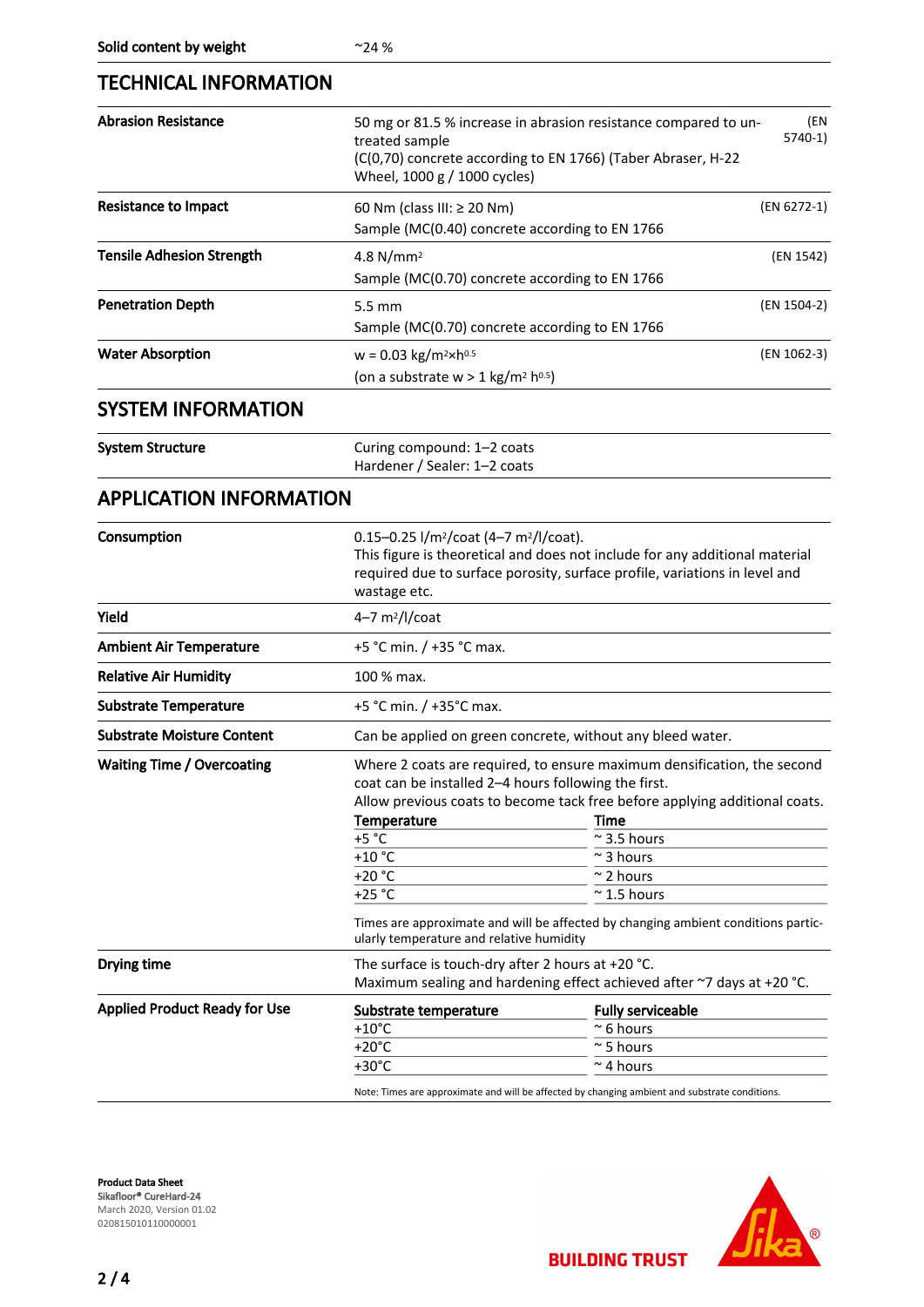# APPLICATION INSTRUCTIONS

#### SUBSTRATE QUALITY

#### Fresh concrete

Surface must be free of bleed water and of sufficient strength to withstand finishing operations.

#### Hardened / old concrete

Surfaces must be sound, open textured, clean, free from frost, laitance, surface water, oils, grease, coatings, all loosely adhering particles and other surface contaminants.

If in doubt apply a test area first.

For best results with new concrete floors wait for 7–14 days after placement or until after cement has sufficiently hydrated prior to treatment with Sikafloor® CureHard-24.

#### SUBSTRATE PREPARATION

#### Fresh concrete

The concrete must be prepared by suitable power or manual floating / tamping techniques.

#### Hardened / old concrete

The substrate must be prepared by suitable cleaning method such as high pressure water cleaning or by ride-on cleaning machines. Allow drying prior to application. All dust, dirt, loose and friable material must be completely removed from all surfaces before application of the product, preferably by brush and / or vacuum.

#### APPLICATION

#### Fresh Concrete

Apply in a continuous film using a high volume low pressure spray unit as soon as the surface is firm enough to walk on and in sufficient quantity to keep the surface damp for at least 30 minutes. After about 30 to 45 minutes, the material begins to gel and becomes slippery. Wet the material slightly with a water spray to reduce slipperiness and rework into the surface for 10 to 20 minutes with a soft bristle broom or floor-scrubbing machine. After about 20 minutes, the material will return to a gel. Rinse the floor and remove any excess material using a squeegee, wet vacuum or mop.

#### Hardened Concrete

Apply in a continuous film using a high volume low pressure spray unit.

To ensure maximum penetration, scrub material into the surface with a soft bristle broom or floor-scrubbing machine (min. 30 minutes), until the material begins to gel and becomes slippery. Wet the material slightly with a water spray and rework it into the surface for another 10 to 20 minutes. After this process, rinse the floor and remove any excess material using a squeegee, wet vacuum or mop.

On porous, rough-textured or broom-finished surfaces, a second coat may be required.

For large surfaces and higher placing rates, mechanical equipment such as ride-on cleaning machines can be

also used to place, brush in and remove the excess material from the surface.

Thanks to proceeding chemical reaction the rate of water-tightness increases gradually, whereas maximum sealing and hardening effect occurs earliest after 7 days. Gloss of the surface gradually increases during 30 to 90 days depending upon cleaning frequency.

#### CLEANING OF TOOLS

Clean all tools and application equipment with water immediately after use.

Hardened / cured material can only be mechanically removed.

## MAINTENANCE

To maintain the appearance of the floor after application, Sikafloor® CureHard-24 must have all spillages removed immediately and must be regularly cleaned using rotary brushes, mechanical scrubbers, scrubber dryers, high pressure washers, wash and vacuum techniques, etc., using suitable detergents and waxes. The frequency and intensity of the wet cleaning will directly influence the how soon and how deep the glossy anti-dust surface develops.

# LIMITATIONS

- Do not use sprayers which have previously been used for spraying silicones or release agents (oils).
- In hot weather (above +25 °C) store Sikafloor® Cure-Hard-24 in a cool place prior to use.
- At low temperatures (below +10 °C) the product may thicken and be difficult to spray. ▪
- Do not mix different formulations of Sika® or other curing membranes.
- Ensure spraying equipment is cleaned thoroughly prior to use and any residues of previous membranes are removed.
- Sikafloor® CureHard-24 must be treated mechanically (from light to heavy shot blasting depending on the depth of the penetration) prior to the application of a coating system.
- **.** Immediately wash over-spray from glass, aluminium or highly polished surfaces with water to avoid etching of surfaces.
- Do not use on substrates treated previously with cur-▪ ing agents, membrane forming sealers or asphalt until these layers have been removed completely.
- Only use as curing compound for unregulated specification application. ▪
- Gelification time may be increased at low temperatures (below +10 °C), high humidity (from 80 % to 100 %) or wind free conditions. ▪
- In hot weather conditions (above +25 °C), gelling may occur before material has penetrated sufficiently. In such case, apply additional Sikafloor® CureHard-24 to keep the surface wet for the recommended 30 minutes.
- When applying, leave no dry spots in order to have homogenous performance. Touch up where necessary.
- **.** For both old and new concrete, thoroughly wash and remove residue or excess material. This is important

Product Data Sheet Sikafloor® CureHard-24 March 2020, Version 01.02 020815010110000001



3 / 4

**BUILDING TRUST**